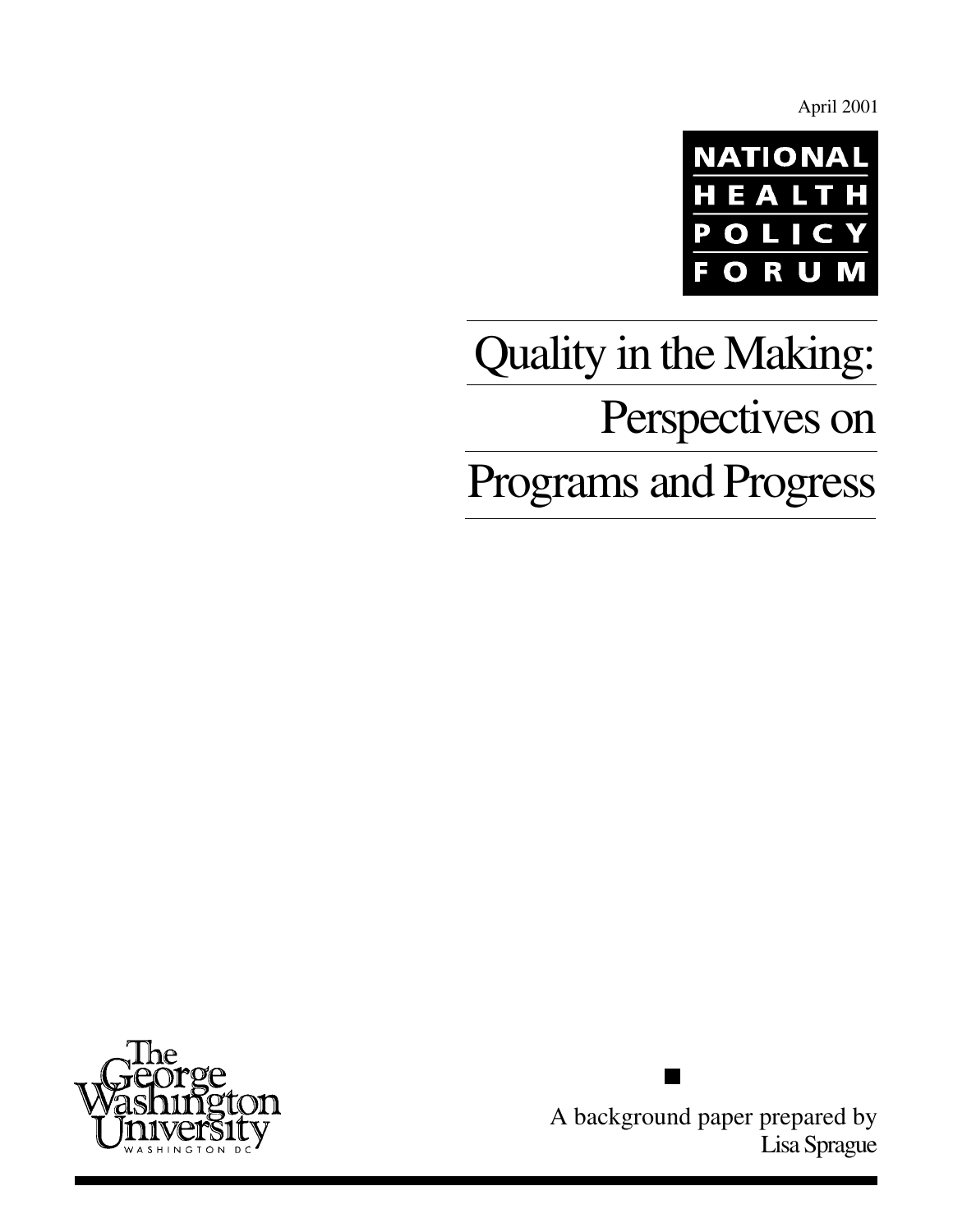## Quality in the Making

*Overview—This paper considers the evolution of quality evaluation efforts, tracing their development from early initiatives to keep track of patients after surgery through the various guidelines, surveys, and measurement tools in use today. It looks at both quality assurance and quality improvement strategies, highlighting the different philosophies that guide them. The paper examines the roles of purchasers, providers, consumers, and governments in furthering a quality agenda. Both regulatory and voluntary approaches are assessed.*

The scope and depth of information about the quality of health care have grown dramatically over the past ten years. Both the public and the private sectors have invested substantial resources in collecting, analyzing, and reporting data. Yet fundamental questions remain about the safety and appropriateness of the care delivered to American consumers and the extent to which the quality of that care is accurately measured and reported.

Many dedicated people are working to improve health care quality through research and education. Numerous quality assessment tools have been developed. Clinical guidelines, practice protocols, and performance measures are available from a variety of sources ranging from professional societies to Medicare's peer review organizations. But this collection of tools and methods does not add up to one handy and widely accepted toolkit. There is no agreed-upon model or rubric for thinking about raising the level of quality across the whole tangled health care system. Quality initiatives have focused mainly on improving the knowledge and practice of individual clinicians; systems issues have been raised but are only beginning to be addressed. Quality programs also have been generally grounded in an acute-care model, while chronic care needs, increasingly prevalent, may require a different approach. Moreover, to date, measurement has been used primarily to evaluate quality rather than to improve it.

Strategies to control and improve quality may rely on market forces, regulatory authority, or professionalism. With market-based managed care possibly past its heyday, market proponents promote the power of the consumer. However, agreement on the ultimate repository for quality-improvement authority—be it the medical professions, the federal government, an acknowledged body of experts, or an organization of empowered consumers—is again elusive.

Key questions remain about two main thrusts of quality-focused efforts in health care—quality assurance ("Are we doing OK?") and quality improvement ("Are we getting better?")—and about the role and needs of consumers. Private purchasers, government at the state and federal levels, and medical professionals all have had a hand in developing, demanding, and applying quality standards. To what extent have activities moved from measuring organizational behavior ("How often does the infection control committee meet?") to measuring actual processes and outcomes ("In what percentage of orthopedic procedures were prophylactic antibiotics administered?")? How is this shift affecting responsibilities for data collection, analysis, and application? To what degree are results once held mostly in private now being disseminated more publicly? Who is to pay for all these activities?

Many of the issues in improving quality relate to organizational dynamics. How can roles and relationships among clinicians and patients and payers and regulators be coordinated? Can outmoded systems be redesigned to build in quality, as recommended in the new Institute of Medicine publication, *Crossing the Quality Chasm*? How can reimbursement mechanisms be changed to reward quality? How can the various purposes to which quality information is put be reconciled?

Increasingly, consumers as well as purchasers are expected to exert greater pressure for high-quality care. What information about the performance of a health plan or provider do they need to make appropriate

### **BACKGROUND PAPER**

**National Health Policy Forum** 2131 K Street, NW, Suite 500 Washington, DC 20037 202/872-1390 202/862-9837 (fax) nhpf@gwu.edu (e-mail) www.nhpf.org (Web site)

**Judith Miller Jones,** Director **Karen Matherlee,** Co-Director **Judith D. Moore,** Co-Director **Michele Black,** Publications Director

**NHPF** is a nonpartisan education and information exchange for federal health policymakers.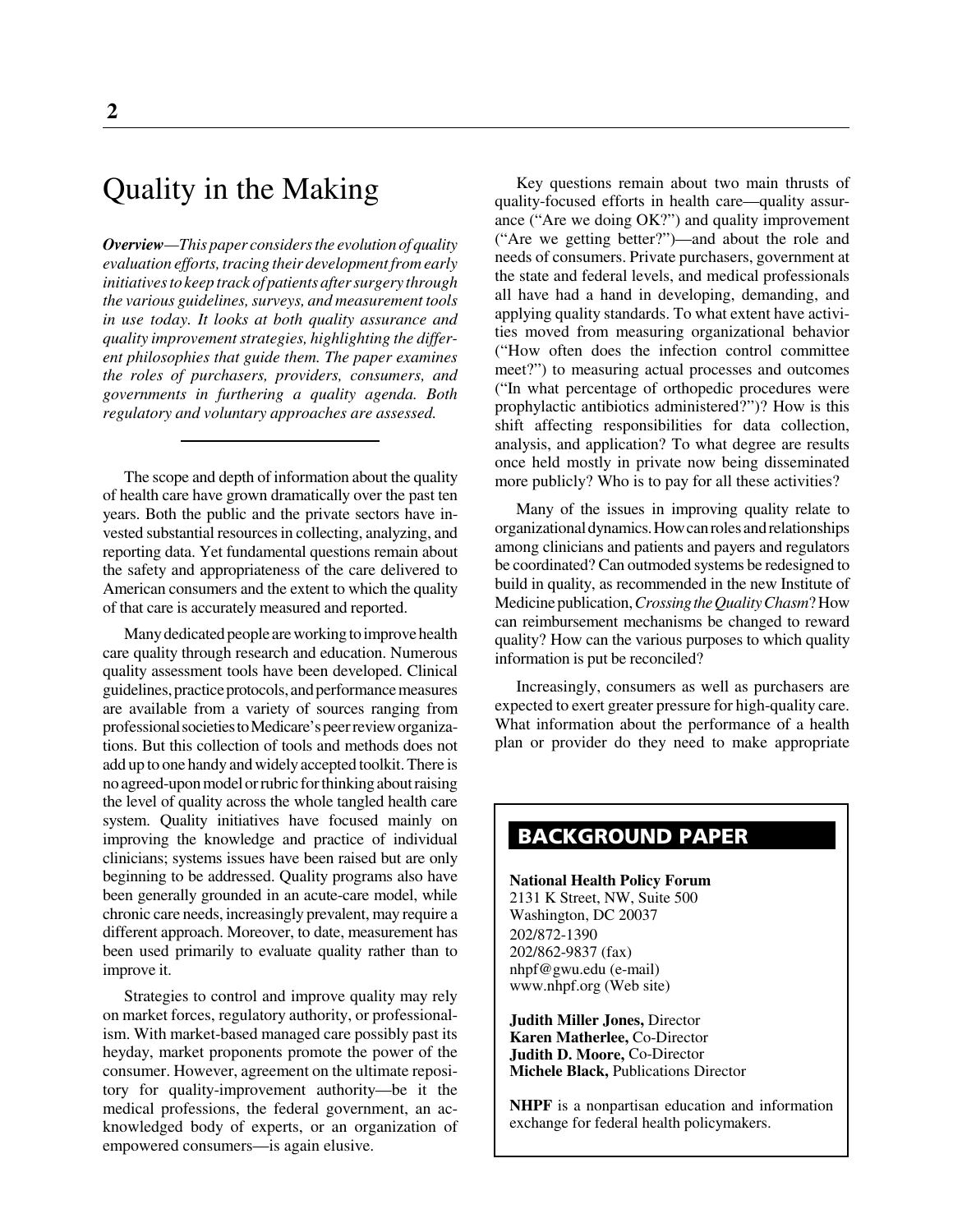choices? How much of this is available to them? Can high-quality care be both delivered and demonstrated to all concerned?

An understanding of the evolution of quality efforts as well as the current tools and programs being used to assure quality or to improve it may be useful as policymakers struggle with these difficult issues.

#### **QUALITY ASSURANCE**

The roots of quality assurance efforts in hospitals go back to Florence Nightingale in England. After her Crimean War experiences, she dryly wrote in her 1859 book, *Notes on Hospitals*, "It may seem a strange principle to enunciate as the very first requirement in a hospital that it should do the sick no harm." Fifty years later in the United States, Ernest Codman, M.D., urged the establishment of a "hospital standardization program" designed to track patient treatment to determine whether patients were helped or harmed.<sup>1</sup> The American College of Surgeons worked on an early form of such a program in 1917; in due course, it evolved into today's Joint Commission on the Accreditation of Healthcare Organizations (JCAHO).

The process for measuring performance under the hospital standardization program was one that still goes on in some "morbidity and mortality" conferences today: retrospective review and discussion among medical colleagues. The underlying principle is that an individual can learn from his own mistakes and those of others and benefit as well from the advice of peers.

The modern conceptual framework for evaluating patient care was conceived by Avedis Donabedian in the 1960s and refined thereafter. It posits three components of health care quality—structure, process, and outcomes—that are both hierarchical and interdependent. That is, structure measures, such as the types of equipment a hospital possesses or whether surgeons are board-certified, are indicators of capability rather than results but may be necessary prerequisites to more patient-specific indicators. Process measures, such as the percentage of heart attack patients for whom beta-blockers are prescribed, may be used to systematize treatment patterns across a population of patients. Outcomes, the pinnacle of patient-focused analysis, may be more difficult to pin down (How much has John's quality of life improved or decreased?) or to tie to a specific intervention (If Jane begins a new pharmaceutical regimen, will it keep her out of the hospital?). Outcomes may be only partially

or distantly attributable to clinical interventions. Or they may be too long in coming; one would not, it has been suggested, want to measure the number of strokes that occur (long-term observation) rather than the administration of blood pressure controls known to reduce the likelihood of stroke.

Another factor that has favored process over outcomes measures is the relative ease, or even feasibility, of data collection. Information on process can frequently be obtained from data collected for another purpose, such as billing. Information on outcomes is far more likely to exist only in the form of a paper patient record.

Some have suggested that the Donabedian framework may need refinement under a systems-based approach to quality. For example, some structural characteristics are relatively set, such as the land available for expansion or the medical schools the surgeons attended. Other indicators considered structural, such as the sophistication of the information system or the organization of a physician's office operations, are more amenable to redesign.

As measurement standards evolved, institution-level analysis moved beyond case review to look at data reflecting entire caseloads. By focusing on a population of patients, quality analysts could judge how well a hospital treated a particular disease or condition. Hospital statistics were audited, measured against predetermined criteria, and compared with national averages.

In an article about the development of quality assurance systems, Martin D. Merry, M.D., has pointed out some shortcomings. First, an audit, like an individual case review, is retrospective, a snapshot of performance for a specified period in the past. It also lacks motivational value past a certain point:

Since hospitals have tended to use "national averages" as thresholds, such monitoring and evaluation states conceptually that "no problem" exists as long as the institutional rate is no worse than the average for peer facilities . . . [T]raditional health care quality assessment has had the unintended, and largely unrecognized, effect of establishing performance *not worse* than average as an implicit goal.<sup>2</sup> (emphasis added)

Hospitals were the first focus of quality evaluation efforts, but today health plans also are held to scrutiny. JCAHO, the National Committee for Quality Assurance (NCQA), and URAC/the American Accreditation Healthcare Commission all accredit health plans and/or components thereof (for example, a plan's credentialing process or nurse triage call center).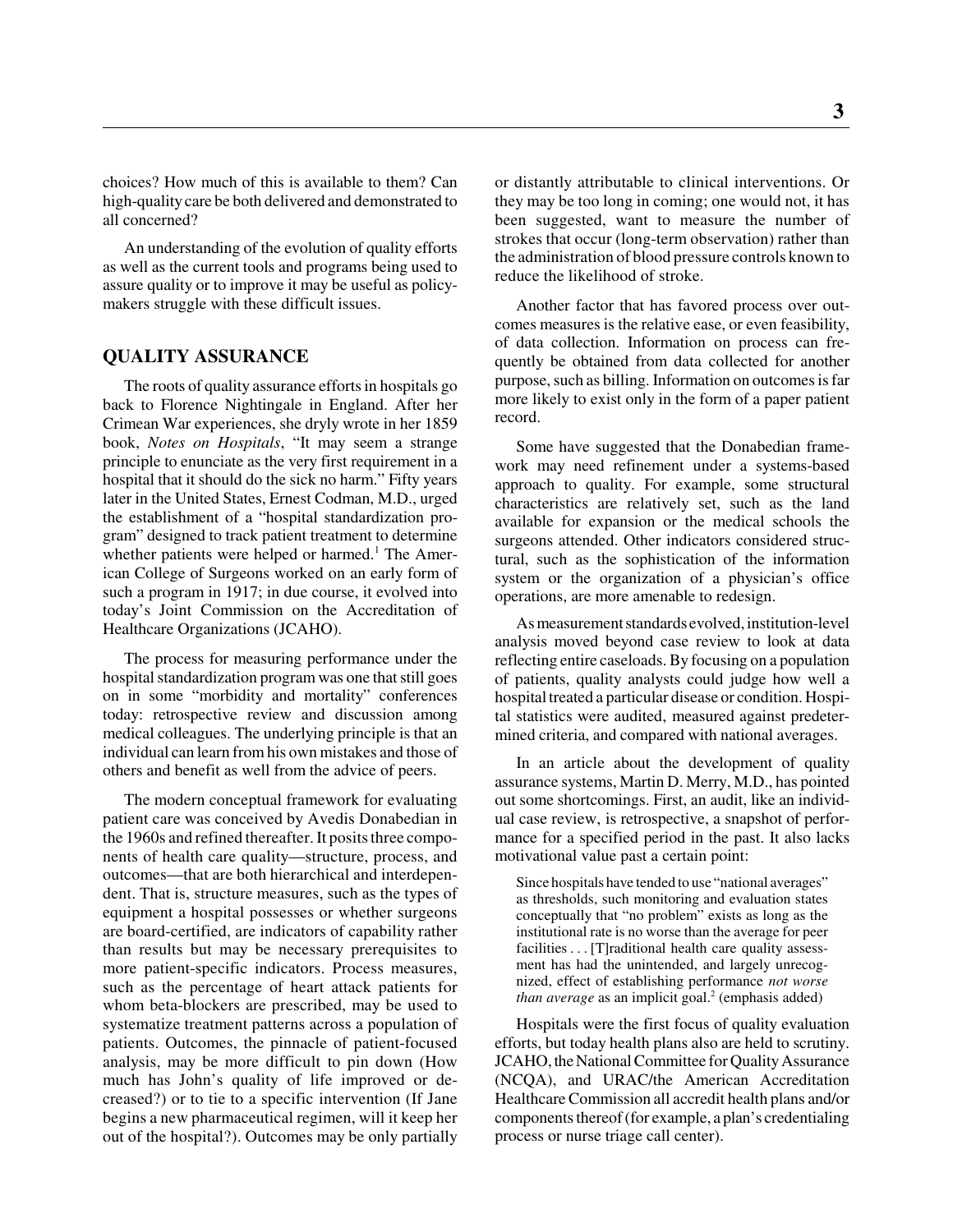Whatever the setting, two predominant lines of inquiry are pursued: adherence to clinical criteria and patient perceptions of care.

#### **Performance Standards**

Comparing provider performance to specified standards may serve a variety of purposes, such as (*a*) helping a physician to improve his or her own performance, (*b*) showing a health plan which clinical areas are most in need of attention, (*c*) guiding a purchaser's contracting decisions. The aim is to improve actual clinical outcomes and—to the extent the results are made known—to raise public awareness of performance differences and the accountability that should be attached to them. Proponents of making a provider's or plan's performance public in a comparative "report card" format expect to influence consumers to choose those with the highest quality scores.

Since the same performance standards will not necessarily serve all audiences equally well, different categories have evolved, for example clinical guidelines aimed at physicians and health plan performance measures geared to purchasers and consumers.

**Guidelines.** Clinical practice guidelines are protocols that guide a clinician in making diagnosis and treatment decisions. Guidelines have been developed and are available from a variety of sources ranging from hospital systems to medical specialty societies to consulting firms, but there is no final arbitrator among competing sources. A clinician may consult a source he already respects, such as his specialty society, in a voluntary effort to enhance his own skills. Choosing a source gets to be a more daunting task as guidelines, decision support tools, and reported research proliferate. As one physician has observed, "doctors are on information overload. And yet we have some excellent clinical guidelines that nobody ever reads. If applied, they have the potential to improve both clinical outcomes and perhaps reduce health care costs."3

It is presumed that both consulting and applying guidelines on the spot will be facilitated as physicians adopt hand-held computer technology, although they will still be faced with competing guideline and software sources. More importantly, if guideline-stocked personal digital assistants are to be more than an updated pocket card, there is also the challenge (in terms of both policy and technology) of putting patient and institutional records at the clinician's fingertips.

The Agency for Healthcare Research and Quality (AHRQ) is working to identify and disseminate information about quality and outcomes of care. Originally created to develop guidelines, the agency has evolved in a more advisory direction. In addition to supporting and conducting research to establish the science base for improvements in clinical care, AHRQ also maintains—in partnership with the American Medical Association and the American Association of Health Plans—the Webbased National Guideline Clearinghouse.

Guidelines may be evidence-based, derived from expert consensus, or a combination of both. AHRQ, for example, requires that all guidelines included in the National Guideline Clearinghouse be supported by creditable scientific research. A milestone of consensus was recently marked by the announcement that five Minnesota health plans (among them covering almost all the state's insured residents) have endorsed and will employ standard treatment and prevention procedures for 50 common ailments, such as back pain, high blood pressure, and diabetes.

Guidelines are controversial because some view them as a means of limiting a physician's options or as a reason to deny claims. "Cookbook medicine," many have muttered scornfully. Particularly contentious have been length-of-stay norms for particular medical procedures, produced by the consulting firm Milliman & Robertson, which have prompted states and Congress to adopt legislation forbidding insurance companies to require "drive-through" (outpatient) births and mastectomies. Under claims procedure rules promulgated by the U.S. Department of Labor, health plans will be required to give claimants detailed information about any guidelines relied upon in making an "adverse" benefit or claims determination (that is, denying payment).

**Performance Measures.** With both cost and quality in mind, accrediting bodies, health plans, hospital systems, and others have tried to standardize certain dimensions of clinical practice by prescribing specific behaviors that can be measured. What is measured is primarily *process*, but process that has been shown to be associated with positive outcomes. For example, annual mammography for women over 50 does not in itself cure or prevent breast cancer but, by promoting early identification and diagnosis, can lead to earlier intervention and thus an improved chance of successful treatment.

The acknowledged leader among these mostly process-oriented measurement sets is NCQA's HEDIS (Health Plan Employer Data and Information Set). HEDIS is a continually evolving set of performance measures, currently numbering 56, with a range of emphasis, from primary prevention (such as the percent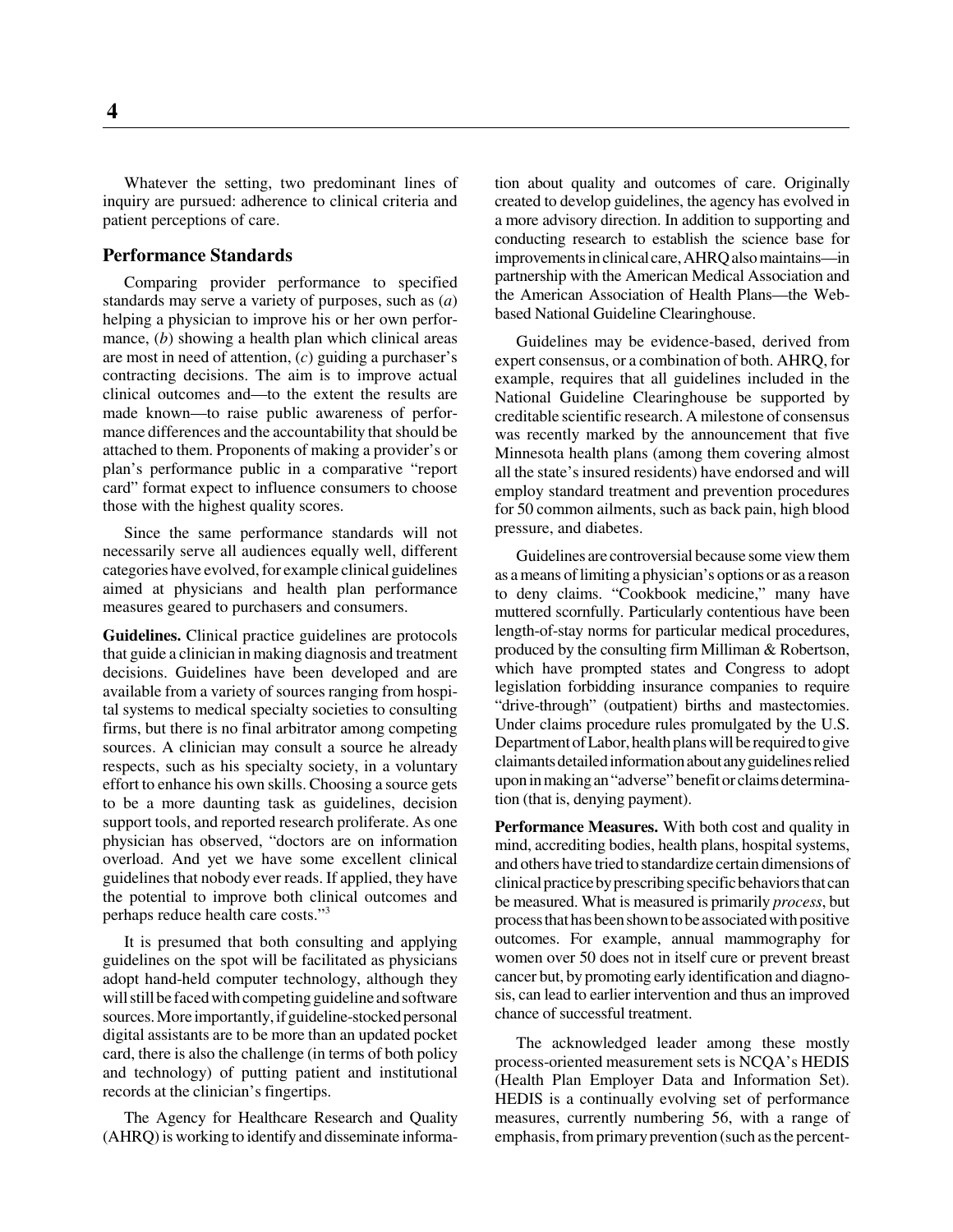age of children immunized for chicken pox) to screening (for example, cervical cancer screening tests) to specified physiological outcomes (such as the percentage of cardiovascular patients with LDL-C levels under 130 mg./dl. after 60 days).

HEDIS measures are applied at the health plan level. Participation is voluntary for commercial plans, though some employers make it a contract specification. Medicare+Choice plans and some Medicaid plans are required to collect and report HEDIS data on some subset of measures. It has been suggested that concentrating on a specified number of measures encourages plans to "perform to the test" to the detriment of quality considerations that are not being measured.

NCQA estimates that more than 90 percent of health plans in the United States use HEDIS data for quality assessment.4 Employing a common measurement set is the foundation for meaningful comparison among plans. Refining HEDIS over time, NCQA's Committee on Performance Measurement can respond to current health care concerns, as is demonstrated by a look at the measures new in 2000: chlamydia screening in women, controlling high blood pressure, use of appropriate medications for people with asthma, and management of menopause. Again, performing to the test may force health plans to focus on the prescribed data set rather than what most greatly benefits their particular population.

Large employers rely extensively on HEDIS data in their own quality-promotion efforts. Consumers are less likely to be aware of HEDIS, even where health plans choose to make their scores public. The 1999 Survey of Employer Health Benefits published by the Kaiser Family Foundation and the Health Research and Educational Trust found that only 10 percent of workers in firms offering a health maintenance organization (HMO) or point-of-service plan cited HEDIS ratings as important in choosing a plan.<sup>5</sup> It should be noted, however, that these figures do not give insight into consumer weightings under different circumstances, such as changing health status.

Though widely used, HEDIS cannot serve as a measurement tool across the entire spectrum of health care. It is a managed-care phenomenon, designed with closed-panel HMOs in mind. With a definable total population to serve as a denominator, percentages can be calculated, such as the proportion of children in a plan who received appropriate immunizations. In a feefor-service environment, a denominator must be constructed—for example, the total number of twoyear-olds for whom appointments were scheduled—and may be incomplete (for example, leaving out those who

never saw a doctor). Open-network plans such as preferred provider organizations can make use of claims data, but this will not permit them to determine, for example, whether a physician has advised a patient to quit smoking.

Perhaps the most significant limitation of performance measures such as HEDIS is their application at the health plan level. Employees rarely have free, or even broad, choice among plans. Quality information would be more personally valuable when the question is "Who is the best surgeon for repairing an aortic aneurysm?" or "Which hospital has the lowest infection rates?" While some comparison among medical group practices has been undertaken, making performance information at the individual provider level publicly available continues to raise strong resistance. Nevertheless, many believe that performance measures optimally would furnish the data for public accountability of clinicians and organizations and serve as the basis for developing improvement strategies.

#### **Patient Perceptions of Care**

In the competitive environment of modern health care, health plans and many providers have become accustomed to surveying their own customers for feedback on their health care experience. Like performance standards, such surveys may also serve a variety of purposes, including guidance on improving practice conditions and procedures, generating marketing copy aimed at insurance purchasers and potential members, and demonstrating compliance with accrediting body standards such as HEDIS or directives from the Health Care Financing Administration (HCFA) and the states.

A salient difference between performance measures and perception-of-care (also called "satisfaction") surveys is that the former are meant to be as objective as possible, while the latter are by definition and intent subjective. Only an individual's own feelings can respond to a question such as "Did the doctor explain the treatment plan well enough for you to feel comfortable?" Time in the waiting room beyond the scheduled hour of one's appointment may overshadow the physician's splendid credentials in a patient's mind. And most patients—despite growing use of the Internet and barring egregious provider ineptitude—are not sophisticated enough to judge subtle gradations of clinical quality. So, in effect, process is being measured here as well. In some cases, particularly when a patient has a chronic or long-term condition, process may in fact be a more important determinant than outcome. That is, the way a physician helps a patient to live with and manage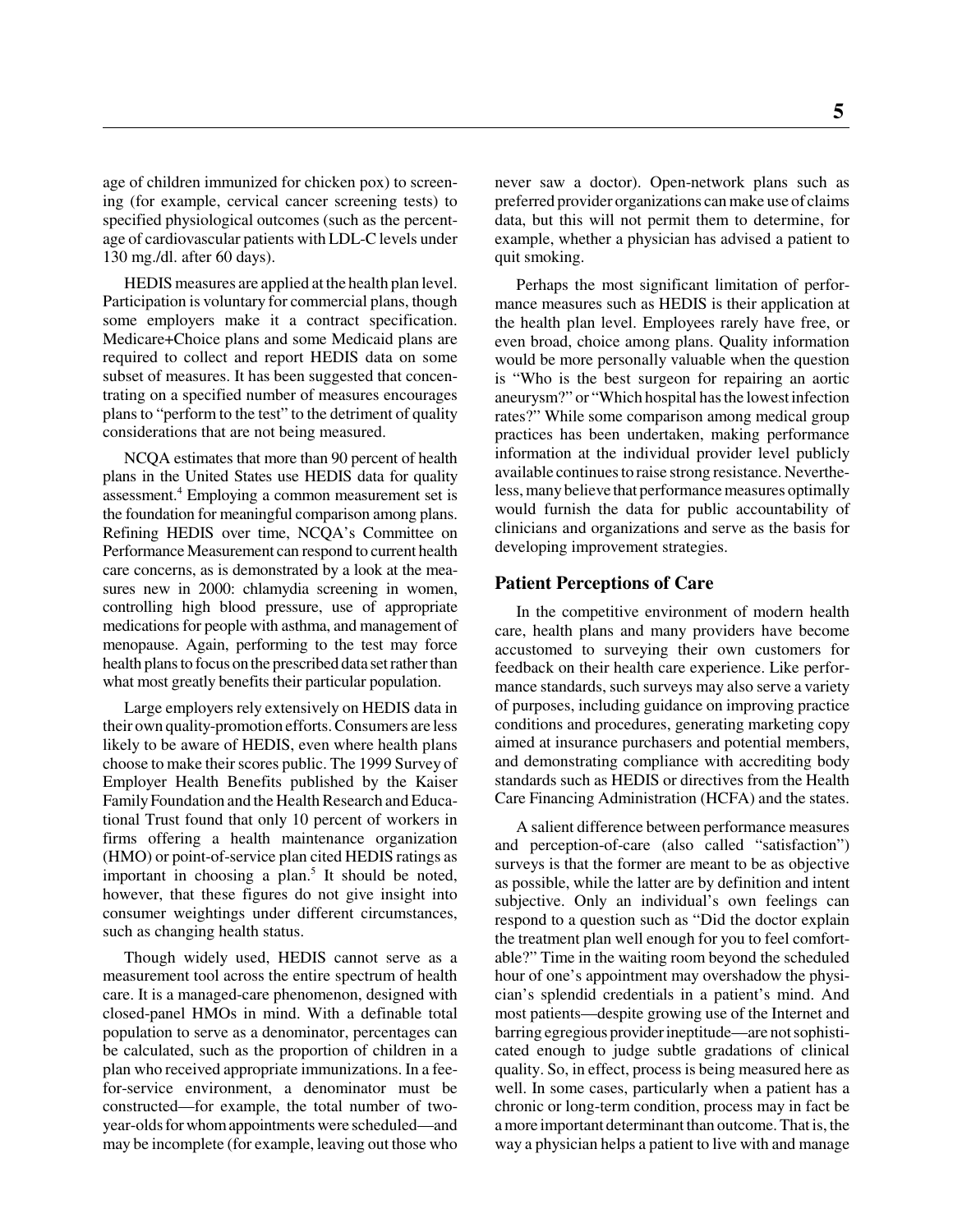a condition that is never going to improve physiologically is a more realistic and significant quality indicator than clinical improvement. Moreover, the patient's understanding of the illness may be one of the key determinants of his or her prognosis.

Satisfaction survey instruments may be administered to discrete populations, such as enrollees in a particular health plan or employees of a particular company. An instrument with wider application is the Consumer Assessment of Health Plans Survey (CAHPS), developed under cooperative a agreement among AHRQ, Harvard, RAND, and the Research Triangle Institute. Adopted by numerous sponsors and purchasers, including HCFA, CAHPS was incorporated into HEDIS in 1999.

CAHPS includes questions relating to general perceptions and specific consumer experiences and asks about both the consumer's health plan and his or her individual providers. Its goal is "to provide an integrated set of tested and standardized survey questionnaires and accompanying report formats that can be used to collect and report meaningful and reliable information from health plan enrollees about their experiences" and ultimately to assist consumers in choosing a health plan.<sup>6</sup>

The impact of satisfaction surveys is difficult to assess. As noted above, consumers typically do not have the broad range of health plan choices that a plansatisfaction comparison would seem to envision. However, research sponsored by AHRQ found that Washington state employees, with the uncommonly broad choice of 20 health plans, made use of the CAHPS performance report when it was provided to them. Employees who used CAHPS information were more likely than those who did not to switch plans and to report that they were confident they had selected the best plan for their situation.<sup>7</sup>

Critics have observed that the survey instrument's dual focus on experience with the health plan and the individual provider can be confusing for consumers. They also note that reporting is slow and question the value of a months-old "snapshot." Typically reported to the health plan or the plan sponsor, survey data are not always made available to consumers or providers. And, while survey results may be used in a variety of ways by health plans and providers, without consumer buy-in (and cooperation in responding), they are difficult to justify in terms of time and resources.

Even where consumer response is enthusiastic, paying for a broad-based survey is a challenge. A statewide survey conducted by the Minnesota Health Data Institute in 1995 generated comparative data on 46 health plans in a variety of formats (such as comparisons across all plans and among categories such as Medicare HMOs). The same survey instrument was used across Medicare, Medicaid, state employee, and privately insured populations. The results were distributed with copies of 60 daily newspapers across the state and made available on the Internet and in public libraries. The plan at the time was to repeat this process periodically, but to date no sponsor has stepped forward.

#### **QUALITY IMPROVEMENT**

As noted above, traditional quality assurance (QA) tends to focus on achieving a respectable level of performance. A new genre of thinking about health care quality came to prominence in the 1980s, drawing on the work of industrial quality gurus, preeminently W. Edwards Deming. Deming, a venerable thinker given much of the credit for the Japanese post-war industrial revival, developed a "system of profound knowledge" that came to be known as continuous quality improvement. His directives include "improve every process" and "break down barriers." Manufacturing firms were the first demonstration sites; health care, arguably, is still only partially on board.

As Merry describes it, "Continuous quality improvement (QI) is first a mind-set and then a process. The mind-set of traditional health care quality has been reactive: 'If it isn't broken, don't fix it.' That of QI is pro-active: 'It may not be broken, but we can still improve it.'" As Deming himself wrote, "Meeting specifications is not enough."<sup>8</sup> While many people use the terms interchangeably, QA and QI actually have different orientations. QI looks forward, seeking everbetter ways to improve upon the organization's past performance, while QA measures performance in comparison to a predetermined threshold or floor.

QA and QI are not mutually exclusive; ideally, they are complementary. QA's focus is consumer protection and individual accountability, which encourage a competitive or regulatory—essentially external approach. QI seeks internal system improvement and demands consultation and cooperation within an organization. QA can be used to cull bad apples and ensure acceptable quality of care. QI operates in a higher portion of the quality continuum, where organizations and individuals are willing to commit the necessary resources to move from acceptable to excellent.

For all the zeal of its proponents, QI has for some a New Age aura of trendiness about it. Skeptics wonder why, if QI is so wonderful, health care delivery has not been transformed. Certain organizations with a long-term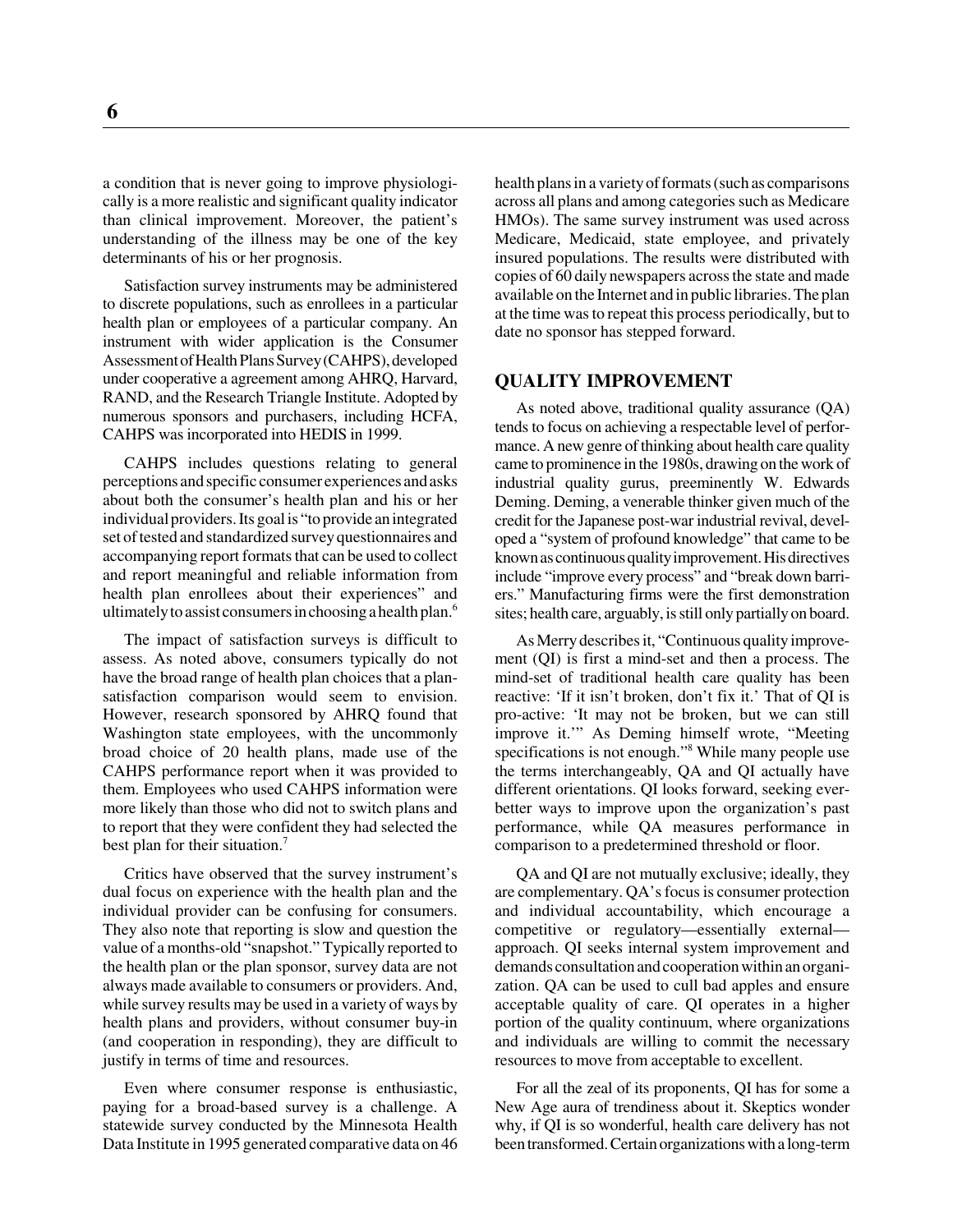commitment to QI would say it that it has made a significant difference in their own operations. For example, Kaiser Permanente Colorado Region, with multiple care facilities comprising the area's oldest HMO, has established a Regional Quality Resource Management Committee (RQRMC) to review aspects of the performance of each clinical department and facility on an annual basis. Each is required to define its scope of care and to identify one or more important aspects of care within that scope to work on during a given year. Projects culminate in a detailed evaluation by the RQRMC, including assessment of results and recommendations for next steps. (It should be noted that selection of projects is influenced by data collection requirements and priorities related to NCQA accreditation and HEDIS).<sup>9</sup>

While QI programs vary in their scope and rigor, organizational managements that have made a commitment to such programs recognize in them a foundation for the kind of systems redesign and team-think that experts point to as the key to medical error reduction and other improvements in patient care. In this conception, the market and the group's own professionalism push clinicians to improve, and QI programs give them the tools to do so.

#### **ROLES IN QUALITY ASSURANCE AND IMPROVEMENT**

#### **Private Purchasers**

Frustrated by years of double-digit inflation in health benefits costs, employers fueled the transformation of health care financing that has come to be called managed care. Though cost containment was by far the chief aim, some employers were keen to pursue value, a concept incorporating both cost and quality. Before the entire project was turned over to NCQA in 1992, HEDIS was the creation of a group of large employers (including Xerox, GTE, and Digital Equipment Corporation), who saw it as a means to standardize the information they scrutinized in the contracting process. U.S. automakers have been leaders in holding their contracting health plans to performance standards. The Buyers' Health Care Action Group in Minnesota experimented boldly with direct contracting with providers.

Most recently, the Leapfrog Group, sponsored by the Business Roundtable and comprising large employers as well as business coalitions and liaison relationships with the U.S. Office of Personnel Management and HCFA, has undertaken an initiative to improve patient

safety. This is a voluntary program aimed at mobilizing large purchasers "to alert the health care industry that big leaps in patient safety and customer value will be recognized and rewarded with preferential use and other intensified market reinforcements."10 A failure to reward high-quality providers has been a shortcoming many have pointed to in today's health system, and the Leapfrog move to align incentives with goals is a start at redressing that failure. Whether rewarding by means of "preferential use" (greater volume of patient referrals) can be meaningful in an era of broad and overlapping provider networks remains to be seen. However, Leapfrog also emphasizes non-economic rewards such as recognition, prestige, and press.

In a healthy economy with a hungry labor market, employers would be likely to maintain or even improve their benefit packages. But in conditions of economic uncertainty, their behavior is less predictable—especially since the cost relief initially achieved by turning to managed care seems to have run its course.<sup>11</sup> Small employers have always struggled with the economics of benefits coverage. Increasingly, large employers talk about moving to a defined-contribution approach to health benefits. So far it is mostly talk, but the retirement-plan landscape, in which 401(k) plans have long since supplanted defined-benefit plans, could be read as a harbinger. On the other hand, some analysts suggest that, since a fundamental change in health insurance would have far more immediate impact than a change in retirement plans, employees would resist it.

Under a defined-contribution model, employers might provide comparative information to assist their employees in choosing among plans, but their economic spur to steer employees toward low-cost, high-quality plans would be blunted. That is, once an employer contribution level has been defined and paid, the employer has no further financial responsibility, whatever plan the employee chooses. The lessening of financial risk also calls into question employers' stake in continuing to hold health plans accountable for quality markers such as NCQA accreditation.

Market enthusiasts have suggested that, if consumers are spending their own money, they will be more cautious and canny with respect to health-related expenditures. This was the theory behind medical savings accounts, which—in the limited demonstration authorized by the Health Insurance Portability and Accountability Act of 1996—have not proved a hit with large numbers of consumers. There is no evident groundswell of consumers demanding to manage the details of their health financing. However, if forced to shoulder more of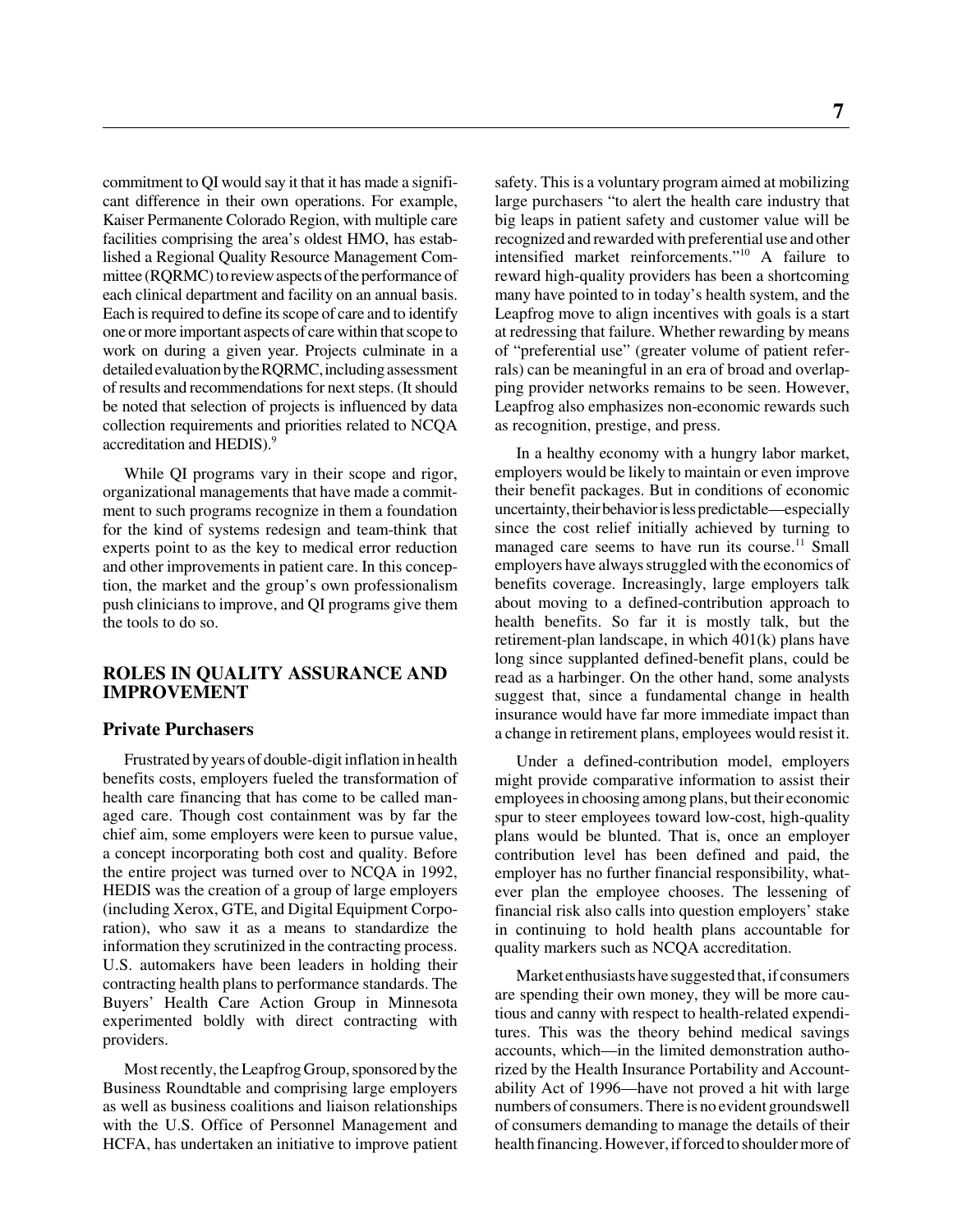the burden, consumers are likely to demand tools that will help them make advantageous decisions.

Consumers already are interested in information relating to their medical conditions. As they are made to assume more responsibility for managing both their care and their coverage, they will need some source to turn to for reliable, understandable information about both health plans and providers.

#### **The Medical Profession**

Common sense would suggest that physicians and other providers would accept QA as a matter of course and be first in line for QI. Several factors interfere with this picture. First, there is the undeniable effect of reimbursement incentives. Fee-for-service says, "Do more and you will get paid more"; capitated managed care says, "Do less and you will keep more." Neither says, "Do what is optimal for the patient and you will be rewarded."

A second obstacle is the tension between quality improvement in a pure state, for the good of science and mankind, and quality measurement interpreted as accountability or "being told how to practice medicine." Physicians are conspicuously unenthusiastic about answering to anyone but their peers, as witness the battles with managed care organizations over who is permitted to define what is medically necessary. And regulation of physician practice is largely delegated to the profession itself. That is, states have licensure requirements, but obtaining one's license is a one-time event (like passing a bar exam) and any subsequent disciplinary action is at the discretion of the state Board of Medicine.

At the individual physician level, impediments to quality improvement processes may be purely logistical. Most physicians do not have a sufficient number of patients presenting with a particular condition to establish a typical practice pattern. Often, they lack an accessible patient registry even to determine their overall patient profile—for example, how many diabetics are there in this group and how many would be classified as severe?

Some health plans track the performance of physicians or groups they contract with, allowing providers to see how they compare to others in the plan. (Setting mandatory levels generally is possible only where a managed care plan has some means, such as contract renewal, to enforce QA or QI requirements.) Some medical groups provide the same feedback to their member physicians.

Longer-term studies, requiring tracking of patients over time, are apt to be disrupted by attrition. As a physician states,

I've noticed that most of the patients that I was seeing five or 10 years ago, I had been taking care of for 10 or 20 years. Now there's a tremendous turnover of patients related to people changing managed care plans and, as a result, relationships are more superficial.<sup>12</sup>

Superficial doctor-patient relationships have combined with media horror stories to erode public trust in the medical profession. Widespread coverage of managed care's incentives to undertreat and of medical error rates have made patients suspicious and doctors defensive. And indeed doctors feel beleaguered from all directions: patients they do not know and do not have time to get to know; managed care plans with varying rules, regulations, and predilections for second-guessing; reporting requirements on the part of health plans and states; seemingly endless paperwork; and so on. The resulting siege mentality is not conducive to teamwork or willingness to take on new projects.

The lion's share of blame for all this has been laid at the door of managed care. But physician efforts to wrest destiny back into their own hands have not been notably successful so far. A physician accreditation program sponsored by the American Medical Association, billed as a means of enabling the profession "to respond to the demand for accountability for quality in health care," was eventually abandoned as overexpensive and undersubscribed.13 The provider-sponsored organization (PSO) was seen as a strong new model at the time the Balanced Budget Act of 1997 (BBA) was enacted, but PSOs have not materialized as significant Medicare+ Choice  $(M+C)$  contractors.<sup>14</sup> Physician groups in parts of California, having initially embraced capitation and risk assumption, are finding managed care contracts more onerous than anticipated. Even paperwork is not strictly a burden imposed by HMOs, insurance companies, and HCFA; it is physicians, after all, who developed and still guard ownership of the very complex coding systems used in making claims for services provided.

#### **State Government**

State agencies play a variety of roles in measuring, monitoring, and assuring health care quality. Most state Medicaid agencies collect data on utilization, consumer satisfaction, and disenrollment. Some states, such as Arizona, Minnesota, and Massachusetts, have incorporated quality indicators and performance measures into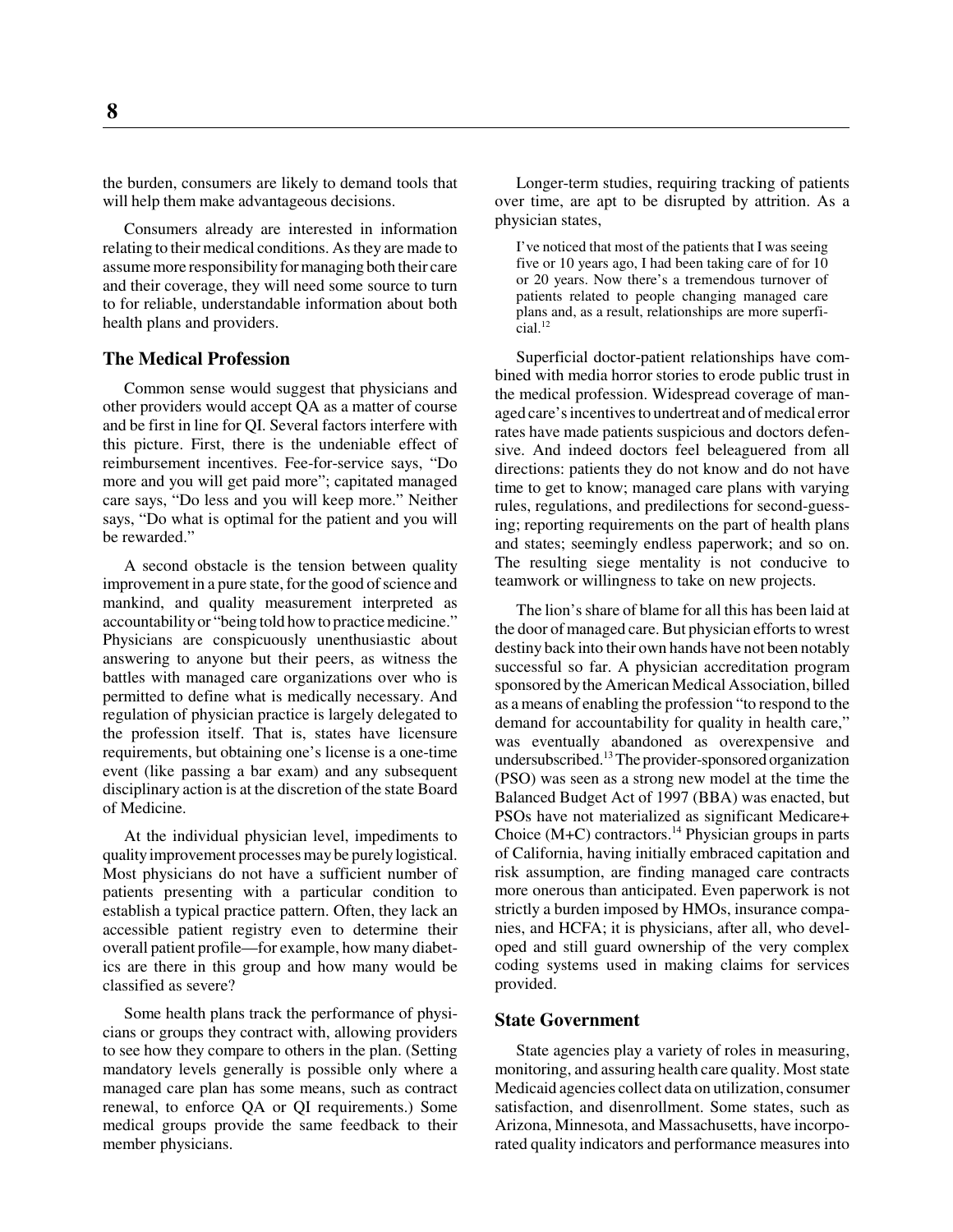their contracts with health plans. (From the health plan perspective, this may mean more tailoring of data to uncoordinated specifications; there is little consistency across states.)

In addition, some state legislatures have created health data organizations that collect and report certain process and outcome measures of health care organizations across payers. Among these are the Pennsylvania Health Care Cost Containment Council, which publishes comparative quality and cost reports on providers (primarily hospitals); the Minnesota and Kansas Health Data Institutes; and Maryland's Health Care Access and Cost Commission, which generates comparative plan performance reports. Several states, including New York and Virginia, make comparative hospital information available on state Web sites.

As James Fossett and colleagues observed in an article earlier this year, states may face hurdles in promulgating and enforcing performance standards.

First, standards or benchmarks developed in the commercial market may not transfer well to the Medicaid population. Establishing these benchmarks for local use may require considerable negotiation. Second, quality reporting conventions and standards are only partially standardized, so states wishing to institute performance standards may need to invest considerable effort and money in systems development, negotiating over reporting conventions, and auditing to ensure that reported data are comparable and of reasonable quality.15

#### **Federal Government**

As both purchaser and regulator of a substantial portion of the country's health care, the federal government has many avenues to influence the quality of that care. The Departments of Defense and Veterans Affairs determine the policies followed in their own facilities. Other agencies exert influence via research dollars or regulations. HCFA, the self-described "800-pound gorilla," is engaged in a variety of quality-related initiatives. An interesting development in the past few years has been the convening and activity of the Quality Interagency Coordination Task Force (QuIC), the mission of which is to ensure that all federal agencies involved in purchasing, providing, studying, or regulating health care are working in harmony toward a common goal of improving quality of care.

**Medicare Conditions of Participation.** In 1965, the original Medicare legislation required hospitals to meet certain requirements set forth in regulation as the Medicare conditions of participation. These are structural criteria according to the Donabedian model, such as staff qualifications, written policies and procedures, governance, and record-keeping. These are now codified in hundreds of pages of federal regulation and govern to a great extent the structural quality of U.S. hospitals and health care facilities. The 1965 legislation (in Section 1865 of the Social Security Act) also provided that hospitals accredited by JCAHO would be "deemed" to meet the conditions of participation; this still prevails. It is perhaps worth noting that physicians are not subject to any conditions of participation beyond willingness to accept Medicare payment rates.

**Peer Review Organizations/Quality Improvement Organizations.** Medicare costs grew rapidly after the program's enactment in 1965, raising questions about what was being purchased and its value. In 1970, a demonstration project assembled experimental Medicare care review organizations, voluntary associations of physicians who reviewed services funded by Medicare and Medicaid. These became the model for the professional standards review organizations (PSROs) established by statute in 1972. PSROs were charged with determining for reimbursement purposes whether services were medically necessary, provided in accordance with federal standards, and rendered in the appropriate setting. Their activities included hospital utilization review, development of hospital discharge data, the conduct of medical care evaluation and quality review studies, and the construction and analysis of hospital and physician practice profiles.

When Medicare adopted prospective payment for hospitals in 1983, the PSROs were replaced with peer review organizations (PROs), which Congress envisioned as a leaner and more efficient review mechanism. Review areas were cut from 195 to 54, 1 for each state and territory. Contracts were awarded on the basis of competitive bidding rather than as grants, and their funding cycle was lengthened to two (later three) years. Administrative costs were to be paid from the Medicare trust fund rather than through the appropriations process. Where PSROs had to be physician-sponsored organizations, PROs had the option to be physicianaccess organizations, that is, organizations with a sufficient number of physicians available to them to ensure adequate review capability.<sup>16</sup>

PROs inherited from PSROs a set of sometimes conflicting expectations. As an Institute of Medicine analysis observed in 1990, Congress wanted a costcontrol program, PSROs thought they were in the business of quality assurance, and HCFA was forced to proceed as though PSROs could fulfill both functions.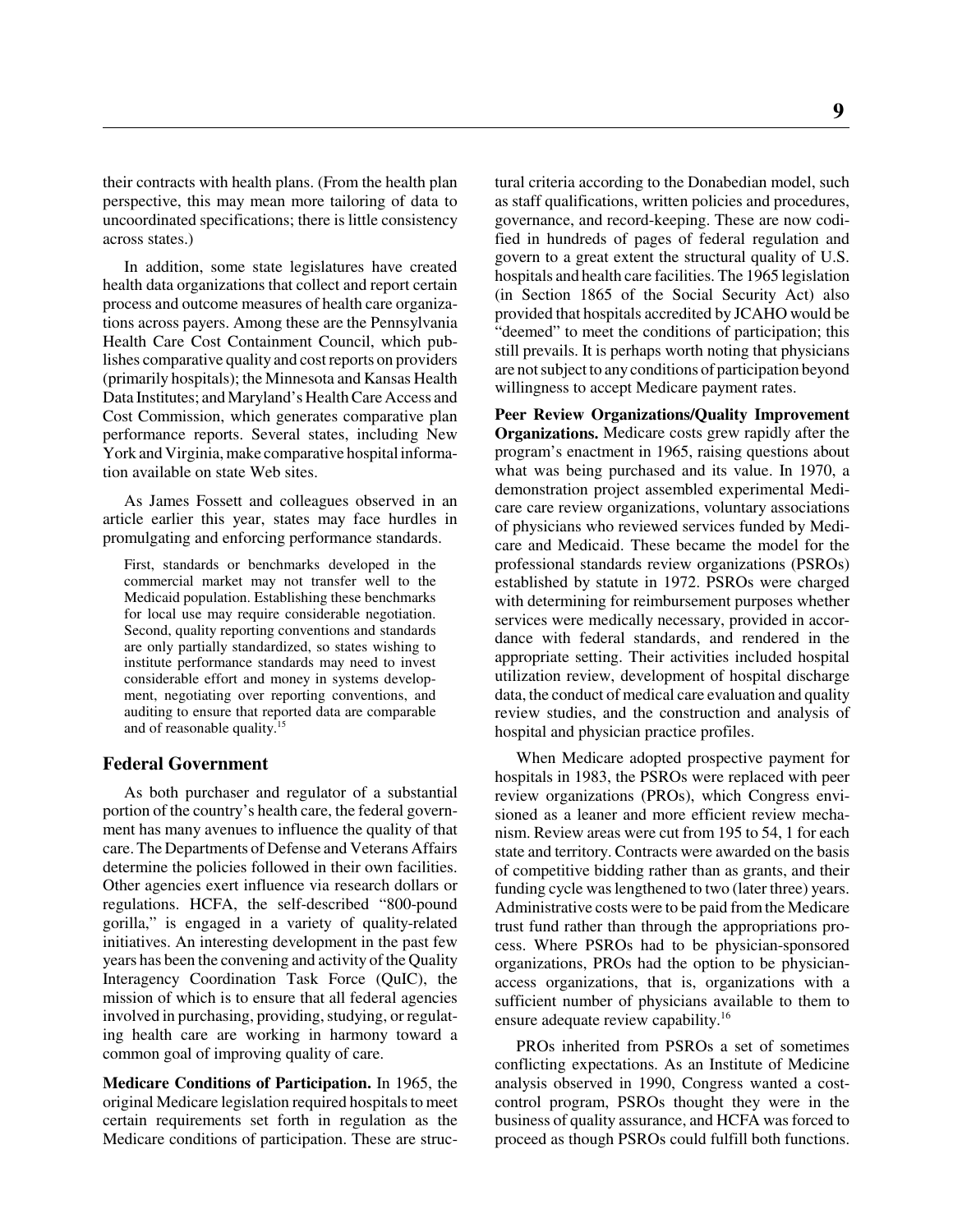PROs have struggled with wearing both hats simultaneously but at least have managed to hang on to them both. While cost control will never go out of fashion, the PROs (who would prefer to be known as quality improvement organizations) have successfully sustained

In 1992, HCFA and its contracting PROs launched the Health Care Quality Improvement Program (HCQIP), aimed at improving the health of Medicare beneficiaries through bringing patterns of care into line with evidence-based best practices. The initial focus was acute myocardial infarction; in succeeding years the effort has added five other clinical targets: breast cancer, diabetes, heart failure, pneumonia, and stroke. In addition, HCFA and the PROs have committed themselves to reducing health (and treatment) disparities related to race, ethnicity, and gender within the Medicare population. For the first time, HCFA has instituted performance-based contracts with the PROs, and will evaluate them based on improvements of quality indicators.17 To accomplish their mission, PROs actively seek collaboration with physicians, health care facilities and local communities in their service areas.

**Quality Measurement in Managed Care.** While PROs interact with Medicare providers across the service delivery spectrum, most of HCFA's quality monitoring efforts have focused on managed care contractors. BBA, which established a new Medicare Part C to replace earlier risk contracting arrangements, incorporated a number of quality requirements for M+C contractors to fulfill. Critics have argued that managed care plans face disproportionate scrutiny in comparison with fee-for-service providers. But it was commercial managed care plans, having embraced the notion of accreditation, that offered a quality-measurement model that HCFA could adapt.

A centerpiece of BBA's quality provisions for managed care plans was the Quality Improvement System for Managed Care (QISMC). Participation is mandatory for M+C plans and optional for states with an interest in using this mechanism to assess Medicaid quality. In summary, QISMC standards direct a managed care organization to do the following:

- $\blacksquare$  Operate an internal program of quality assessment and performance improvement that achieves demonstrable improvement in enrollee health, functional status, and satisfaction across a broad spectrum of care and services;
- $\blacksquare$  Collect and report data reflecting its performance on standardized measures of health care quality and meet such performance levels on these mea-

sures as may be established under its contract with HCFA or the state; and

 $\blacksquare$  Demonstrate compliance with basic requirements for administrative structures and operations that promote quality of care and beneficiary protec- $\bar{\text{tion}}$ .<sup>18</sup>

Work on QISMC standards actually began in 1996, in advance of BBA. Standards were designed to build on HCFA's earlier Quality Assurance Reform Initiative for Medicaid and on NCQA's HEDIS. The initial draft of QISMC standards was produced under a contract with the National Academy for State Health Policy. The academy reviewed standards used in both public and private settings and circulated a QISMC standard draft in January 1998. A set of standards and guidelines was published in interim final form in September of that year and was subsequently revised to reflect the M+C final rule. New guidance for Medicare plans was released in August 2000; an update for Medicaid plans is forthcoming.

Reaction to the initial QISMC standards from M+C plans and facilities was rancorous, along the lines of "With everything else BBA is asking for, this is too much." Copious comments were taken into account in the recent revision, in which HCFA attempted to provide clarifications and some easing of the administrative burden on managed care plans. For example, the statistical methodology for demonstrating beneficiaries' health status improvement is now less arduous.<sup>19</sup>

The private sector had no well-established models for measuring quality in a fee-for-service setting, and in-house development of a fee-for-service performance improvement program has been a long process. In October 2000, HCFA researchers published a description of 24 initial quality measures and corresponding baseline values measured by means of chart abstraction, claims data, and surveys between 1997 and 1999. Stephen F. Jencks and colleagues in HCFA's Office of Clinical Standards and Quality explain that their measures track most of the HEDIS clinical measures but address more conditions and elements of care; they also apply to the 85 percent of the Medicare population in fee-for-service rather than to that portion in M+C plans. Process measures were deliberately chosen, on the grounds that (in comparison to outcomes) there is greater consensus on appropriateness and it is easier for providers to identify reasons that processes were not carried out than to determine why outcomes are not optimal. In addition, measuring processes of care generally does not require the risk-adjustment that has been so controversial in comparisons of outcomes.<sup>20</sup>

their QA/QI emphasis.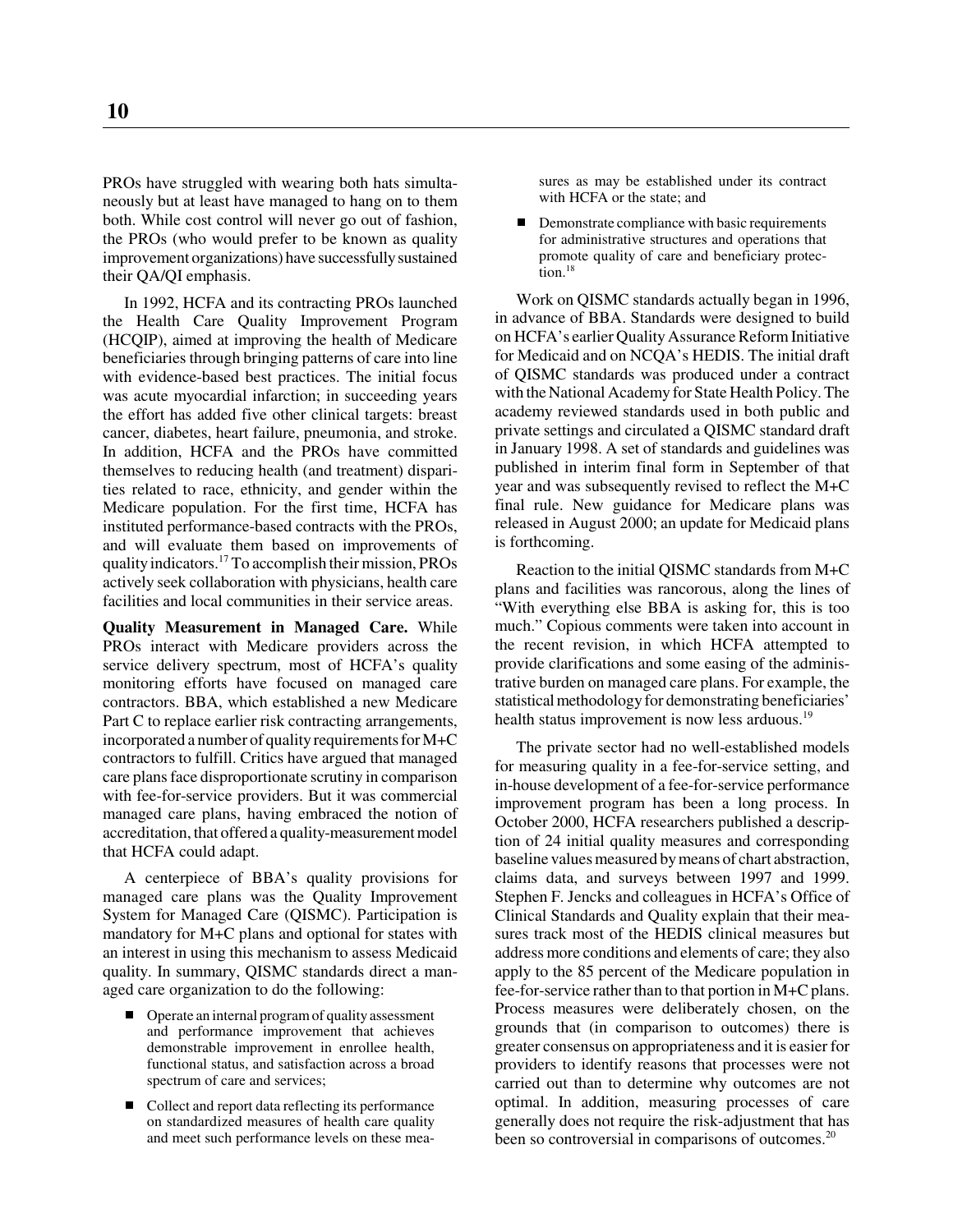The percentage of patients reported as having received appropriate care ranged from a high of 95 percent to a low of 11 percent. As noted above, PRO contracts include requirements to improve statewide performance on the measures over the three years of their contract cycle.

**Deeming Authority for Managed Care Quality.** BBA gave HCFA the authority to create a program allowing private, nationally recognized accrediting bodies to deem that an M+C organization is in compliance with certain Medicare requirements. An accrediting body may apply for approval to deem M+C plans in compliance in six performance areas: quality assurance, access to services, provider participation rules, information on advance directives, antidiscrimination, and confidentiality and accuracy of enrollee records. The accrediting body is not required to apply for all six areas, nor will HCFA necessarily approve applications in all areas.

As mentioned above, it is long-established practice to deem that hospitals achieving JCAHO accreditation automatically meet Medicare standards. Deeming distills the larger policy question of contracting out government regulatory services to organizations that then operate with quasi-governmental authority. It also raises a concern about a conflict of interest when an organization originally founded for the benefit of a group (such as hospitals) later becomes its regulator.

Managed care organizations, many of which seek private accreditation in any case, believe that deeming will reduce duplicative compliance efforts and expense. On the other side, making use of an accrediting body's surveyors and analysts clearly enhances HCFA's monitoring capacity. However, if a problem comes to light in an accredited M+C organization, HCFA rather than the accrediting body retains the ultimate responsibility.

Expanded deeming authority may facilitate the standardization of quality measures. It also signals a federal willingness to align with private-sector employers, although not perhaps as closely as some might wish. While indicating NCQA's intent to pursue deeming authority, the organization's president, Margaret O'Kane, has expressed disappointment that there are many specific HCFA requirements that NCQA standards at present meet only partially or not at all.<sup>21</sup> The reverse is also the case, in that NCQA has standards beyond those that HCFA contemplates.

**AHRQ.** Pursuing quality on another front within the Department of Health and Human Services is AHRQ. Where HCFA is purchaser and regulator, AHRQ is researcher, coordinator, and translator. That is, the agency funds research on quality measurement and outcomes and then seeks to make research findings accessible to a variety of health care stakeholders, including clinical decision-makers, health care systems leaders, and policymakers. AHRQ-funded research vehicles include the following:

- Evidence-based practice centers—12 consortia of clinical and methodological experts that develop evidence reports and technological assessments on clinical topics that are common, expensive, and/or significant to the Medicare and Medicaid populations.
- Patient outcomes research teams—large multi-site projects that focus on specific conditions, such as stroke and pneumonia.
- Centers for education and research in therapeutics, which focus on appropriate and effective use of drugs and drug combinations with other forms of intervention.

In addition, AHRQ maintains numerous databases, including the National Guideline Clearinghouse mentioned earlier, the Computerized Needs-Oriented Quality Measurement Evaluation System (CONQUEST), the Healthcare Cost and Utilization Project (known as HCUP), and the Medical Expenditure Panel Survey (MEPS). HCUP quality indicators furnish software developed for use with hospital administrative data, which are used by many states to assess hospital care quality.

#### **Public-Private Partnerships**

In many ways, AHRQ deliberately tries to serve as the fulcrum of a public-private partnership, bringing together academics, businesses, health care providers, government agencies, and consumers. Such broadbased collaborations can be unwieldy but have the intrinsic advantage of getting stakeholders at the same table.

Another public-private effort is the National Forum for Health Care Quality Measurement and Reporting, more familiarly the Quality Forum. This group arose from a recommendation made by the President's Advisory Commission on Consumer Protection and Quality in its 1998 report. It was incorporated in the District of Columbia in May 1999 with initial funding from the federal government and foundations.

The Quality Forum's mission statement defines it as a "private, nonprofit entity that will develop a comprehensive quality measurement and public reporting strategy that addresses priorities for quality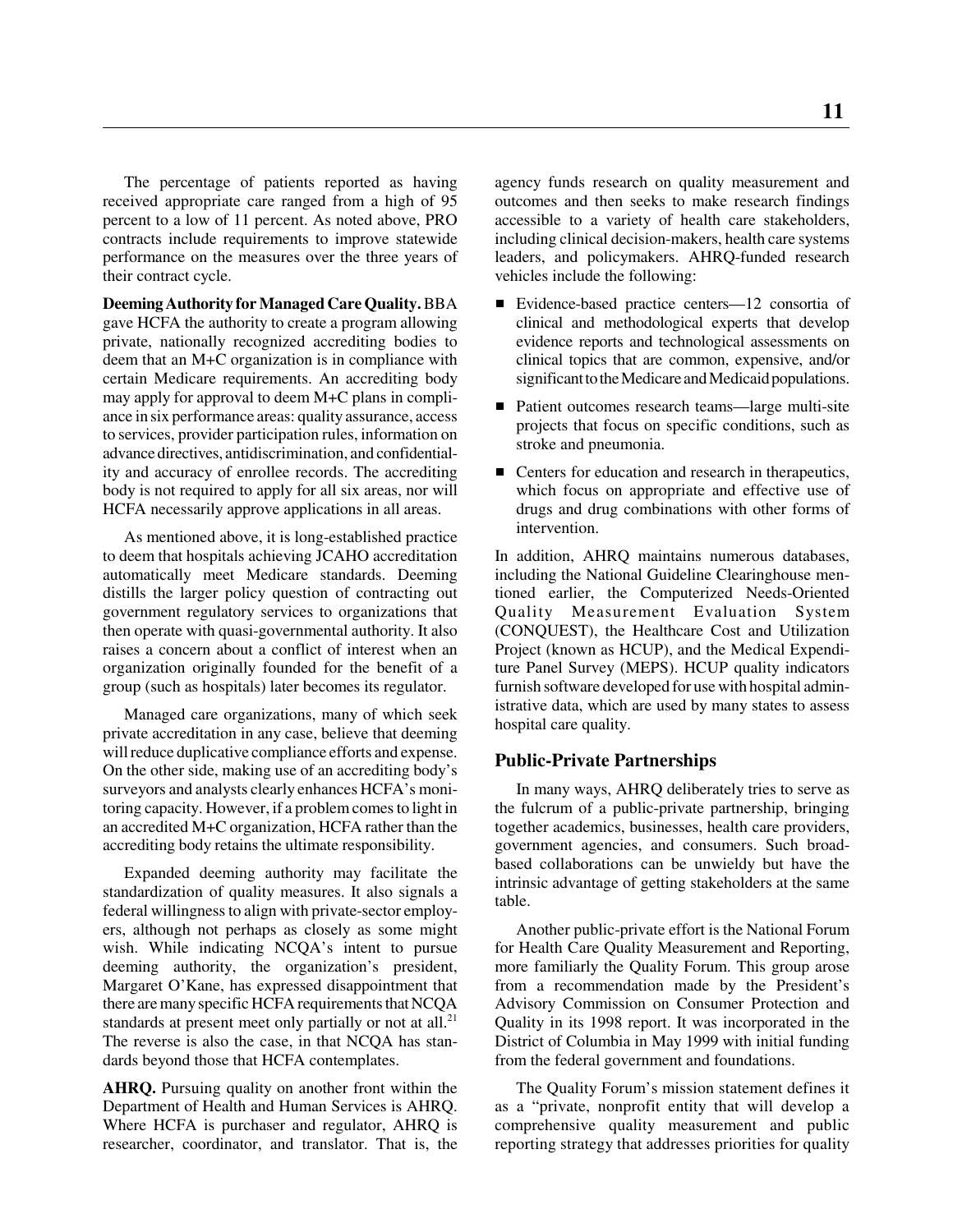measurement consistent with national aims for quality improvement in health care." To this end, the organization has formed both a board of directors and what is called the Strategic Framework Board, a group of recognized health policy experts who have agreed to devote 20 percent of their time to developing a national quality measurement and reporting strategy. The board has composed a purpose statement to guide its activities and intends to formulate national quality goals focused on clinical conditions that are prevalent or carry a high risk of disability, suffering, or death.

As of December, the Quality Forum had 107 members (ranging from medical specialty societies to large employers to trade associations). President Kenneth W. Kizer, M.D., reported last fall that dues income at one year exceeded projections by more than 50 percent.<sup>22</sup> Nevertheless, some observers have been disappointed in the Quality Forum's low profile and fear that policy experts talking amongst themselves is another variation on preaching to the choir.

The Institute of Medicine's Committee on the Quality of Health in America is a group representing health care providers, consumers, and researchers as well as insurers, employers, and the press. Its hugely influential 1998 report, *To Err Is Human*, now has a sequel, *Crossing the Quality Chasm*. This report says flatly, "The current care systems cannot do the job. Trying harder will not work" —but also presents a series of recommendations to transform current systems so that all Americans can count on receiving care that meets their needs and is based on the best available scientific knowledge.<sup>23</sup>

#### **Consumers**

Americans treasure choice, in everything from soft drinks to television channels to pediatricians. Much of the ire directed at managed care organizations in recent years stemmed from restrictions on the ability to choose one's own doctor. If a person has a choice of health plans and of providers, the reasoning goes, he or she will be able to select benefits and relationships that meet his or her needs. Similarly, if given information on quality, people will factor it into their decisions, as they do when consulting *Consumer Reports* to research the purchase of a refrigerator.

One of the fundamental tenets of managed care in its early days was that people would choose among competing plans on the basis of their networks of providers and their service as well as their price. In practice, it has remained employers' responsibility to make an initial selection of plans; employees may or may not be offered multiple options. Ninety-two percent of workers

in firms with more than 5,000 employees have a choice among plans, though this may mean a choice among different products offered by the same plan. Only 24 percent of those in firms with fewer than 200 employees report more than one option. $24$  Without free choice, comparative information at the plan level has little effect on selection behavior.

Americans do, by and large, choose their own doctors and—depending on physician affiliation hospitals. Even if they are choosing from a list of network providers, there is some scope for personal preference. But comparative information about physicians, which is compiled by some more sophisticated medical groups, is used mostly to assess physician performance and is not typically shared with patients. Some health plans, such as PacifiCare, have published comparative information at the medical group level, but this is largely a California phenomenon.

Hospital comparisons are not available in most markets and remain controversial where they do exist. Public agencies that have published hospital performance reports (for example, the Health Care Financing Administration and Pennsylvania's Health Care Cost Containment Council) have faced vociferous criticism from providers, who assert that performance measures do not adequately reflect severity-of-illness differences. Cleveland Health Quality Choice, a private, employerled effort, was forced to close its doors when the city's most prominent hospital system refused any further cooperation in comparative data-gathering. Absent a universally acceptable risk-adjustment mechanism, one that fairly accounts for differing caseload risk, such resistance is likely to continue.

Some have suggested that the best way to hold providers accountable to consumers is to educate and empower consumers to take a more effective part in their own treatment. Ideally, such a learning process would occur before a person became ill, but in many cases interest is likely to be sparked only after there is something to worry about. Consumer-education initiatives exist, though their impact to date is debatable. HCFA, for example, has established a Center for Beneficiary Services, whose primary focus is educational. A private group, the Foundation for Accountability (FACCT) is committed to measuring health care quality and communicating results in a way that makes sense to consumers.<sup>25</sup> Numerous Web sites, in addition to FACCT's, have been established, both as commercial ventures and by patient associations. The latter tend to be disease-specific, aimed at fellow sufferers.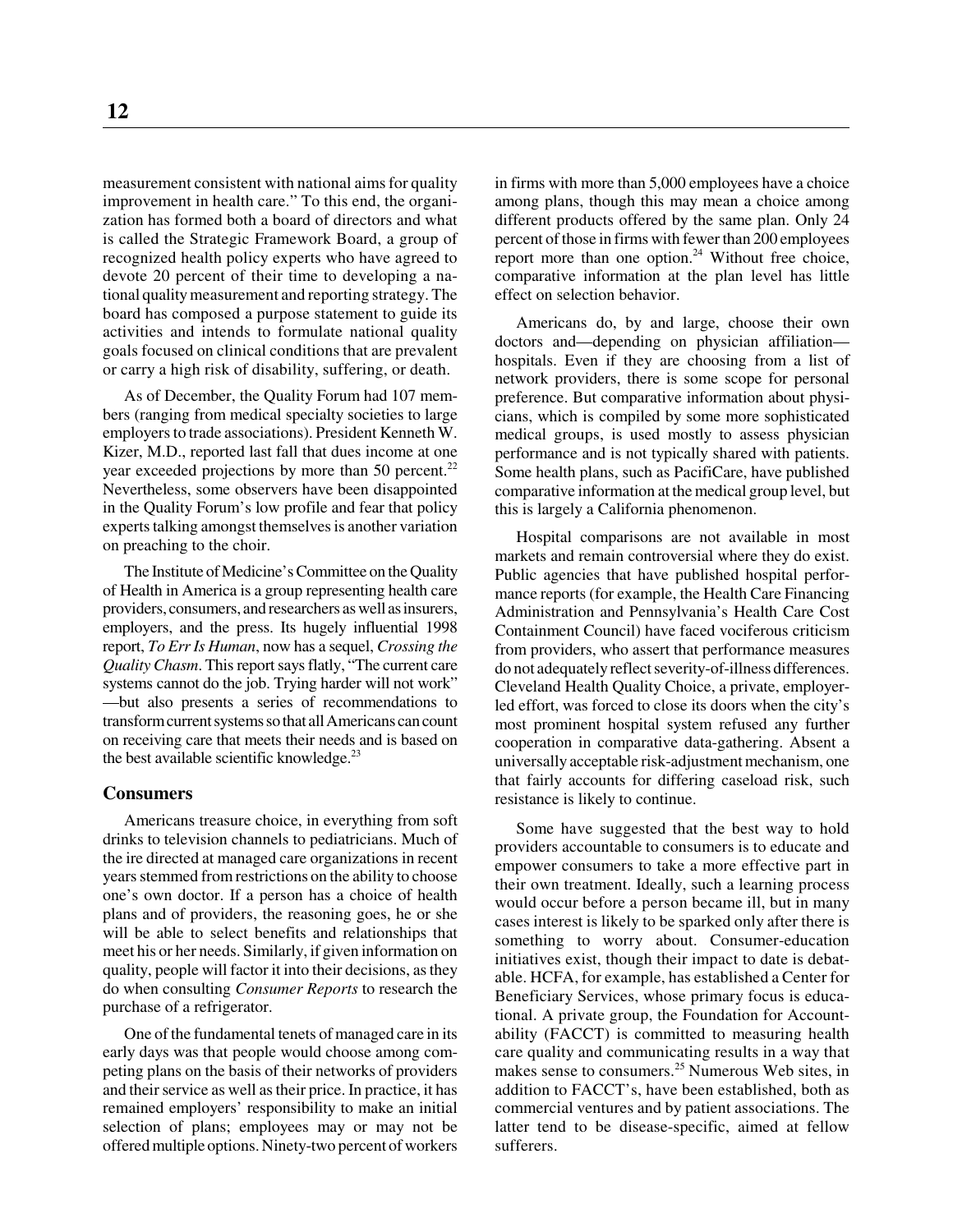In a September 2000 speech to members of the Leapfrog Group, FACCT president David Lansky made an eloquent case for turning to consumers as the necessary drivers of quality improvement. FACCT-sponsored focus groups have revealed that consumers believe they know the difference between high- and low-quality care, that they think of themselves as *customers* and are willing to take action to get the care they require, but also that they recognize they need tools and support (from other consumers, advocates, and employers) in order to be effective.

Lansky suggests that consumers can be mobilized, given that health care is personal and emotional and that, increasingly, consumers do not feel they can trust anyone else to look out for their best interests. Among messages FACCT has tested, those measured most effective have appealed to fear (of medical errors, for instance) and distrust and have emphasized personal responsibility and the need for collective action.

If this empowered-consumer scenario plays out, what will the individual need in order to be his own champion? Paul Elwood, M.D., a primary HMO progenitor who has come to embrace a consumercentered vision of health care reform, suggests starting with three services packaged as a Web-based module:

- to Coaching: providing elementary information necessary to manage one's illness or health needs, tailored to particular conditions.
- Comparing: personalized feedback to assess one's quality of care.
- Choosing: assistance in selecting a health plan, doctor, or system of care.<sup>26</sup>

A central tenet of the empowered-consumer strategy is that consumers must move into partnership relationships with their physicians, accepting (or insisting on) an equal role in decisions about their own care.

#### **INTO THE NEXT ERA**

Efforts to improve health care quality seem to have taken all the available routes in the last decade or two. There have been provider-based practice guidelines and bonus pools tied to quality measurement. Regulatory and private accrediting bodies have established standards and publicized performance in relation to them. The market has had its shot with managed care contracting. Dot-com entrepreneurs have seized on the need for health care information. And still, in September 2000, *USA Today* can sport the front-page headline, "The operation you get often depends on where you live," atop an article based on the *Dartmouth Atlas of Health* series and quoting John Wennberg, M.D., who has drawn attention to regional variation for 30 years.<sup>27</sup>

Can policymakers look to consumers to galvanize what has been a long, slow, technical process? Clearly, further education is needed if consumers are to be able to distinguish gradations in clinical quality or to separate quality from convenience. A recent Kaiser Family Foundation/AHRQ survey found consumers concerned about medical errors and desirous of more providerbased information. But even the best-educated, most judiciously scientific consumer may veer into the realm of emotion when his own life or that of a loved one appears to be at stake.

A number of legislators, wishing to move quality efforts forward at a faster pace, have introduced bills to encourage or demand improvement. In the wake of the Institute of Medicine's much-publicized report on medical errors, for example, Sen. James Jeffords (R-Vt.) introduced a proposal to amend the Public Health Service Act to reduce medical mistakes and medicationrelated errors. Rep. Pete Stark (D-Calif.) adduced the same report in his statement introducing (with others) a bill to establish quality of care and safety as a major emphasis in Medicare. Other proposals are under consideration in the  $107<sup>th</sup>$  Congress. However, their authors would probably agree that no one really knows how to write a bill to compel culture change of the kind that is needed to achieve the transition into the next generation of health care in America.

There are some issues that no one stakeholder can resolve. For example, philosophically, does responsibility for quality ultimately come from within—through the professional and ethical commitment of providers—or from without—through the urgings or proscriptions of purchasers or the enforcement power of government? Practically, how do we recognize and value the process of collecting, analyzing, and disseminating data?

The prospect can be discouraging. But there has been visible progress: measuring results rather than capabilities, sharing information more widely. Qualitypromoting strategies such as systems thinking and action steps such as computerized prescription entry are becoming more prevalent. And improving health care quality is an aim that unites all camps. What remains to be seen is what organization(s) or leader(s) can achieve critical mass—and the commitment of resources—to launch a quality improvement snowball.